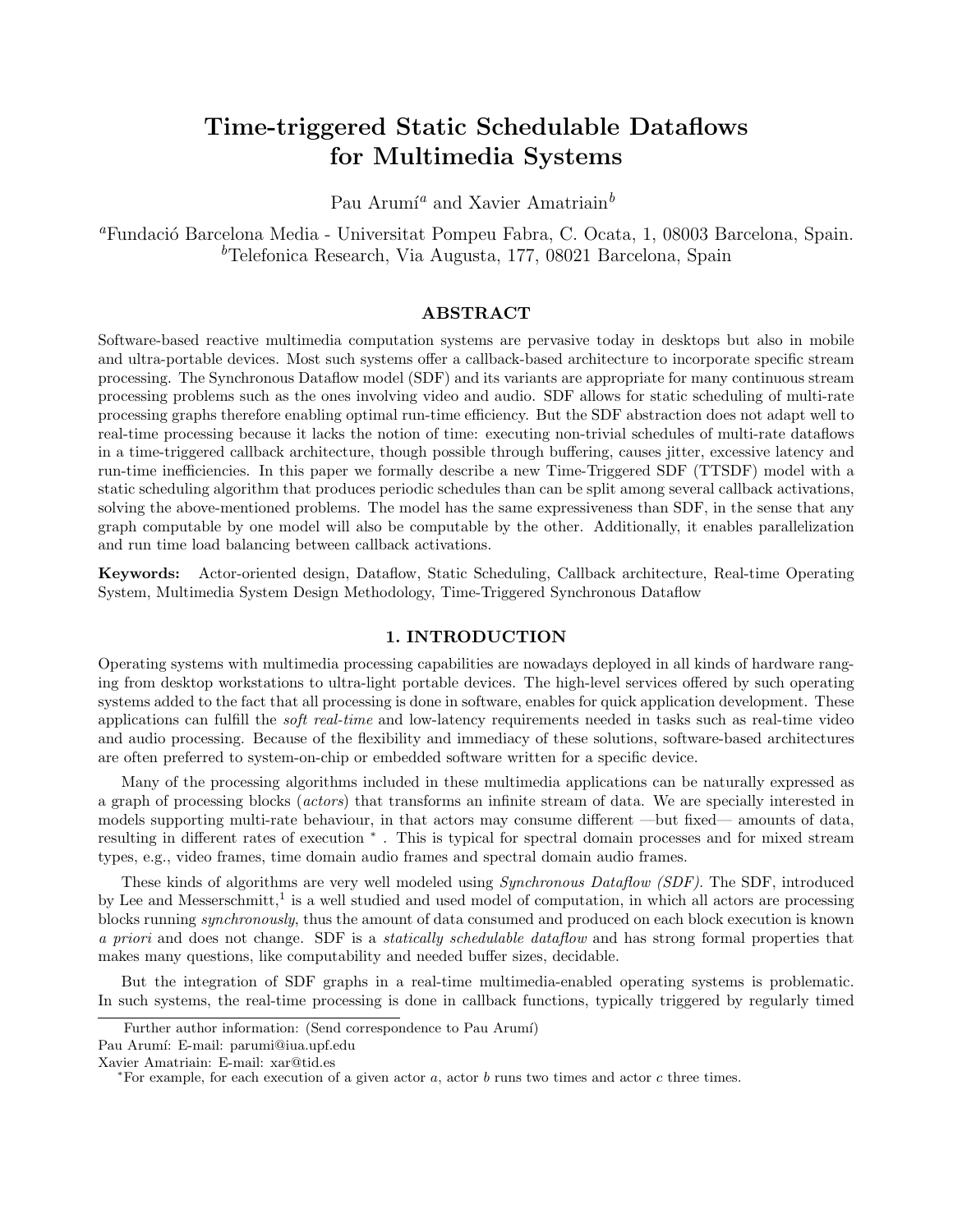hardware interruptions. Though it is possible to adapt the SDF and the outside world by buffering, the SDF model cannot guaranty the absence of jitter, nor operating in an optimum latency or run-time performance.

We propose a new model called Time-Triggered Synchronous Dataflow (TTSDF), which adds two new types of actors and restrictions on the ordering this actors take in the periodic schedule. We show that the new model is equally powerful in the sense that all graphs runnable by the SDF model also run by the TTSDF model. As the name suggest TTSDF naturally fits synchronous dataflows in a callback-triggered scheme. Moreover the model guarantees two important properties: the absence of jitter and the guarantee of an optimum latency.

In the next section we will establish the grounds by describing the *dataflow* semantics and the SDF model of computation. We will then detail the problems that we face when trying to integrate the SDF model in a callback-based architecture in section 3. The TTSDF model is described and proved in section 4. The model is then related with similar work in section 5. Finally we finish in section 6 with some conclusions and future directions.

## 2. BACKGROUND

#### 2.1 Dataflows

The term *dataflow* has been and still is often used with loose semantics. We will adhere to the precise definition given by Lee and Parks,<sup>2</sup> who formalized the semantics outlined by Dennis in.<sup>3</sup> The dataflow model of computation consists in a directed graph whose nodes are actors that communicate exclusively through the channels represented by the graph arcs. Conceptually, each channel consist in a *first-in-first-out* (FIFO) queue of tokens. Processing blocks expose how many tokens they need to consume and produce to each channel on the next execution, and they are only allowed to run when tokens stored in the input channels queues are sufficient. The amount of tokens to be consumed or produced by an actor in one execution is also known as *token rate*. As a consequence, processing blocks of a dataflow can be executed in any order (as long as it does not result in negative buffer sizes) and the produced result will not be affected. Although the graph can run sequentially its declarative-style definition makes parallelism explicit and this can be easily exploited.

In *Dynamic Dataflows* (DDF), where token rates are allowed to change, a run-time scheduling director is needed. The question if an arbitrary dataflow can run with finite buffers size is a non-decidable problem.<sup>2</sup> The Process Networks (PN) model<sup>45</sup> is very much related to dataflows. Process Networks, however, do not need to expose the token rate of their processing blocks. Each actor runs in a separate process which is orchestrated by a scheduler similar to those found in general purpose operating systems. Like DDF's, PN's computability is non-decidable. Unfortunately, in the general case it is impossible to say anything about the maximum latency of the system, therefore it is not a good match to real-time requirements.

# 2.2 Synchronous Dataflow (SDF)

An SDF is a dataflow model in which token rates are known a priori and can not change during run-time. This might be a limitation, however more dynamic and complex system can be achieved by composing SDF subsystems using Process Networks or Dynamic Dataflow models. This fixed-rate restriction limits the model expressiveness but, on the other hand, many questions are decidable, like its calculability and needed buffers. The periodic scheduling can be found *statically*, before run-time; therefore all the scheduling overhead evaporates. Furthermore, it enables optimized embedded software synthesis.<sup>6</sup>

The Dataflow models and the SDF in particular are widely used in multimedia processing systems, although in most of the cases the multi-rate capabilities are not fully exploited. To name a few of them: Max/MSP, PureData, GStreamer or Jack (an inter-application router for audio and, recently, video).

#### 2.2.1 Static scheduling of SDF graphs

A *static schedule* consists of a finite list of actors, in the case of a sequential schedule, and N finite lists —with additional synchronization information— in the case of a N parallel schedule  $^{\dagger}$ . In any case, the schedule is

 $^{\dagger}$ To obtain optimal parallel schedules, the amount of work for each actor execution should be fixed and known. Note that static schedulings have very little in common with OS sheduling algorithms such as *rate-monotonic scheduling* or earliest deadline first scheduling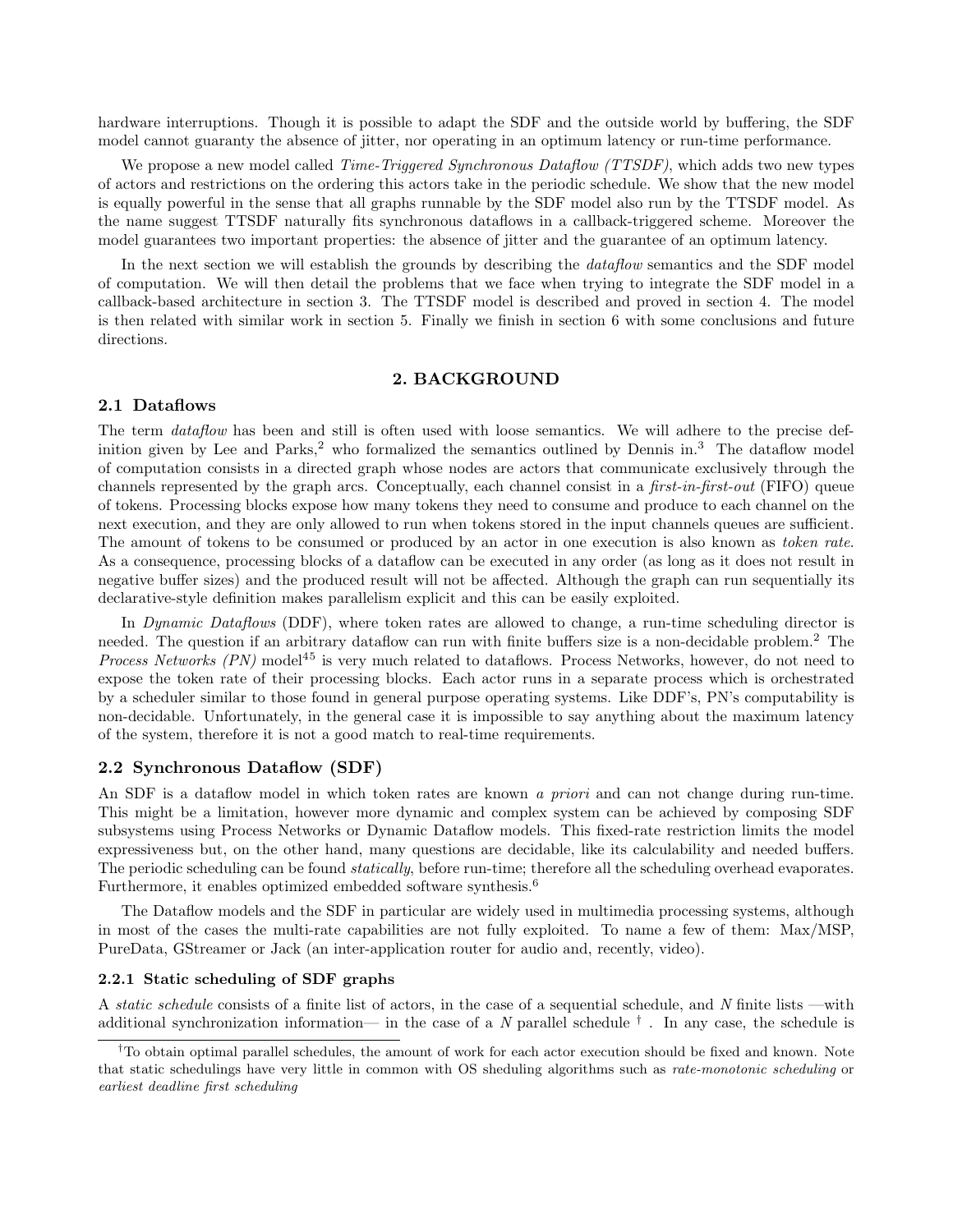periodic. An important property of an admissible schedule is that the buffering state (that is, the size of each FIFO queue) after a whole period has been executed exactly matches the initial state.

The static scheduler algorithm have two phases: the first one consists on finding how many times each actor must run in one period, and the second one consists on simulating an execution of a period. The next paragraphs detail these two phases taking the graph in Figure 1 as example.

As noted above, buffer sizes must reach the initial state after executing a whole period. As a consequence we can write that, within a cycle, the total number of tokens produced into any queue must balance the total number of tokens consumed from that queue; and this is precisely captured by the *balance equations*. It is proved<sup>1</sup> that if a non-zero solution of the balance equations exists, an integer solution also exists (and not only one but an infinite number of them). Solving the balance equations is equivalent to finding a vector in the null-space of the graph topology matrix. The topology matrix is similar to the incidence matrix in graph theory and is constructed as follows: all node and arcs are first enumerated, the  $(i, j)$ th entry in the matrix is the amount of data produced by node j on arc i each time it is invoked. If node j consumes data from arc i, the number is negative, and if it is a connected to arc  $i$ , the number is zero. Therefore we assign a column to each node and a row to each arc.

The second phase of the static scheduling algorithm consists on simulating a cycle execution. Iteratively, all nodes are checked for their runnability (that is, have enough tokens in their inputs), and, if runnable, they are scheduled. This goes on until the number of executions  $\vec{q}$  found in the previous phase are completed. It is proved<sup>1</sup> that if an admissible schedule exists, this straightforward strategy will find such a schedule. It is interesting to note that any rate-consistent graph will have a schedule unless the graph has loops, and there is a lack of initial delays in the looping arcs.



- Period executions:  $\vec{q} = \{8, 4, 6, 3, 8\}$ . Nodes order: i, a, b, c, o
- SDF periodic schedule:  $\mathbf{i}_0$ ,  $\mathbf{i}_1$ ,  $a_0$ ,  $b_0$ ,  $\mathbf{i}_2$ ,  $\mathbf{i}_3$ ,  $a_1$ ,  $b_1$ ,  $c_0$ ,  $i_4$ ,  $o_0$ ,  $b_2$ ,  $i_5$ ,  $o_1$ ,  $a_2$ ,  $b_3$ ,  $c_1$ ,  $i_6$ ,  $o_2$ ,  $o_3$ ,  $i_7$ ,  $a_3$ ,  $b_4$ ,  $\mathbf{o}_4$ ,  $b_5$ ,  $c_2$ ,  $\mathbf{o}_5$ ,  $\mathbf{o}_6$ ,  $\mathbf{o}_7$

Figure 1: A simple SDF graph, its topology matrix and its non-trivial scheduling

## 3. SDF IN TIMED ARCHITECTURES

An SDF schedule, like the one in the previous example, does not fit well in timed callback-based architecture. On one hand, in such architectures, callbacks with external inputs are triggered in regular timings and outputs are to be produced within deadlines. On the other hand, the SDF model is an untimed abstraction because timing constrains are not captured by the model.

Ideally we would like to combine these two worlds: timed executions of some dataflow actors —the ones linked with callback inputs and outputs— followed by sequences of untimed actors. But, since a periodic SDF scheduling may contain many instances of each, timed or untimed, actor, such combination is not obvious.

A different, and simpler, approach consists on doing buffering and blocking reads/writes. But this approach is flawed and not usable in the general case. It is easy to find examples of this in audio (programming) libraries that offer access to the audio device, such as the Linux Alsa, and the cross-platform Portaudio.<sup>7</sup> Such *callback to* blocking interface adaptation is implemented with a user's processing thread that synchronises with the callback thread, exclusively dedicated to buffer management. However this adaptation does not work well for multirate dataflows. To illustrate the exact problems we will use the example of SDF scheduling in Figure 1. The chronogram in Figure 3 shows the buffering and blocking operations during its run-time. We will assume that the callback real-time deadlines are always met.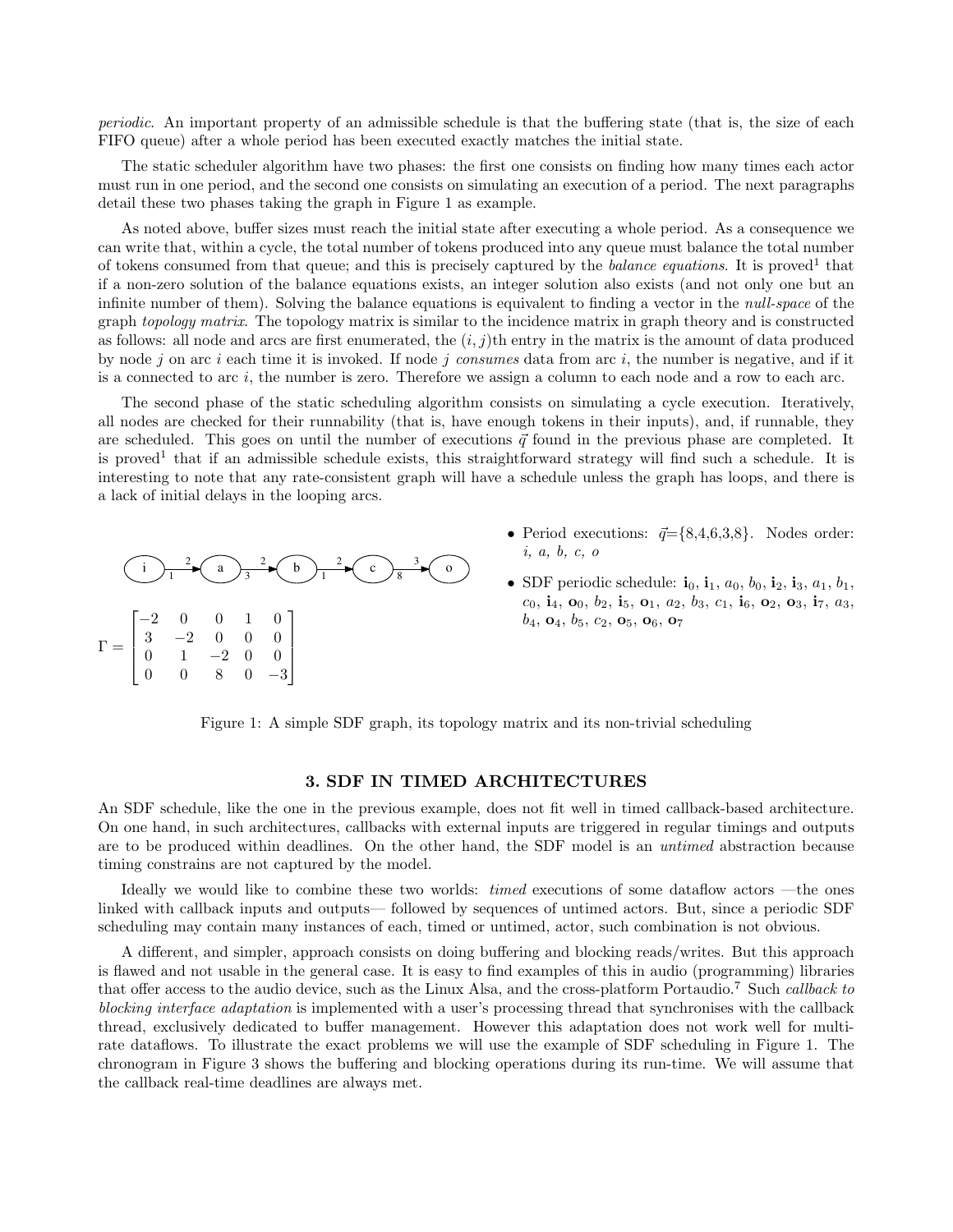

Figure 2: A sequence diagram (chronogram) showing the problematic adaptation of an SDF schedule (from Figure 1) on top of a callback architecture. The line on the top shows the callback process that deals with input and output buffering. The second line shows the SDF execution thread, with blocking executions of actor i (input). Next two lines show the size of output and input buffers. Points marked with GAP indicate a lack of output buffer to be served by the callback. This will produce a gap in the output stream.

A detailed analysis of the chronogram shows several problems of running an SDF schedule in a callback-based architecture: a) It introduces more latency than necessary. The execution order could have been arranged in a different way so that the first output would be produced several callbacks earlier. b) It introduces *jitter* — that is, the latency is not stable but increments causing a  $gap-$ , at least during the first cycle execution, and possibly in successive cycles depending on how buffering is managed.  $c$ ) It introduces run-time overhead because of the context switching of threads. Moreover in some architectures (e.g., some audio plug-in architectures) spawning threads is not allowed. In other cases it is allowed, but they run at lower priority than the callback process.



Figure 3: The desired way of running the same SDF periodic schedule (defined in Figure 1). Now processing blocks are run inside the callback and no buffering is required nor blocking reads/writes. The reason why this is possible is that inputs and outputs are well distributed. However, before running the periodic schedule, the following prologue is needed to initialize the internal dataflow queues:  $(i, o)$ ,  $(i, o)$ ,  $(i, o)$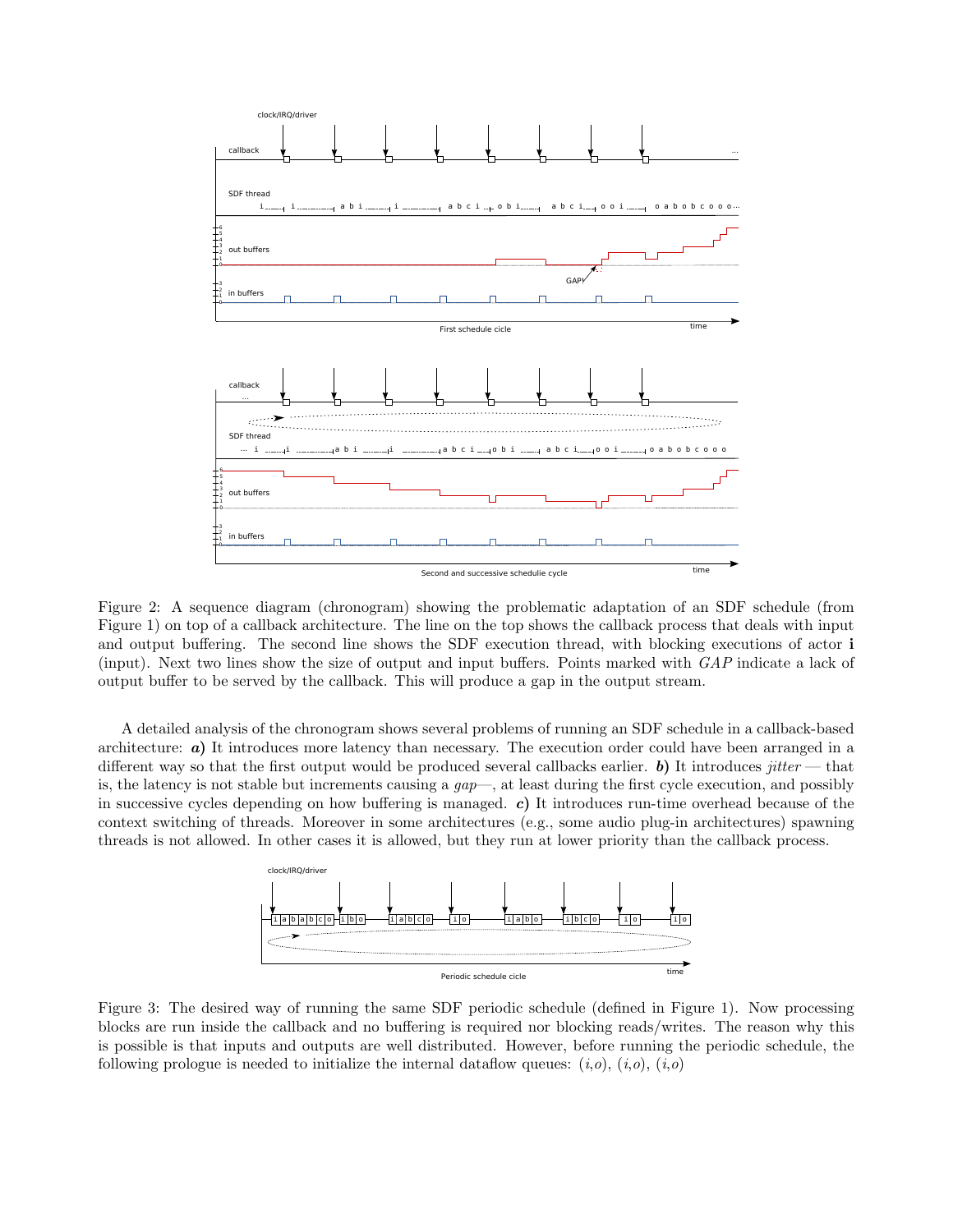Therefore we need the new approach outlined above: combine regularly triggered actors that consume the external inputs with other untimed actors. We would also like to enable the scheduling to run *inside* the callback process, avoiding jitter and guaranteeing optimum latency. Such a wish list is realized in the chronogram in Figure 3, for the same SDF example. Although the example in Figure 3 shows a sequential computation —all actors are executed in the callback process—, it is still possible to optimize the run-time by parallelizing on multiple processors in the same way that is done in SDF graphs. Now that the problem and a possible solution have been illustrated we are ready to precisely define a new model of computation that suites that purpose.

## 4. TIME-TRIGGERED SYNCHRONOUS DATAFLOW (TTSDF)

Our goal is to find a systematic methodology or algorithm for obtaining sequential schedules of actors in a way that can be run in the real-time callback function, avoiding jitter and optimizing the latency. Additionally we want to prove that all graphs that have an SDF schedule also have an schedule that fulfils these conditions. This work follows a similar development than the one found  $\text{in},^1$  on statical scheduling of synchronous dataflows and builds upon some of its definitions, lemmas, and theorems.

DEFINITION 1. A Time-Triggered Synchronous Data Flow (TTSDF) is a connected and directed graph with each arc labeled with two integers, one corresponding to the amount of samples being produced to that arc and the other corresponding to the amount of samples being consumed from that arc, a subset of source nodes I or inputs, a subset of sink nodes O or outputs, and  $b(0)$  a vector containing the initial buffer sizes of all arcs.

Note that all input nodes are sources and all output nodes are sinks but the opposite is not true. The only difference with an SDF graph is that a TTSDF comes with some sources tagged as inputs and some sinks tagged as outputs. Like in SDF, the number of tokens consumed and produced for each block execution is known a priori. Note that any SDF model can be interpreted as a TTSDF model with no sink or source tagged as input or output.

### 4.1 The TTSDF computation model

Dataflow models, and SDF and TTSDF in particular, are *coordination languages* as defined in<sup>8</sup> and.<sup>2</sup> Coordination languages permit nodes in a graph to contain arbitrary subprograms, but define a precise semantic for the interaction between nodes. We call *host languages* those languages used to define the subprograms, which are usually conventional languages such as C or C++.

We give the semantics of the TTSDF coordination language by defining the interaction between time-triggered callbacks, timed (input/output) actors and untimed actors. Furthermore, we use a mathematical computation model to reason about the admissible schedules of the dataflow.

# 4.1.1 Callback-based Coordination Language

Three types of actors are distinguished: inputs, outputs and untimed actors. Inputs are time-triggered, that is, their execution is driven by the time-triggered callback. Each input is associated to a callback buffer, each of them may consist in different number of tokens. All inputs run together sequentially in an arbitrary order. An input execution consists on reading its callback input buffer and sending out tokens to its dataflow queues. Immediately after the inputs, zero or more untimed nodes are run. Note that untimed actors can be either filters, sources or sinks.

Outputs closes the execution sequence triggered by the callback. As the inputs, they run together in an arbitrary order. Termination of outputs execution finishes the callback function. Conversely to inputs, each output writes tokens from its queues into its callback output buffer. Outputs are not time-triggered but are time-restricted because they must run before the deadline (the next callback)

Each execution sequence triggered by a callback is called callback activation. The dataflow semantics are preserved by an important restriction: the concatenation of one or more callbacks activations must form a periodic scheduling.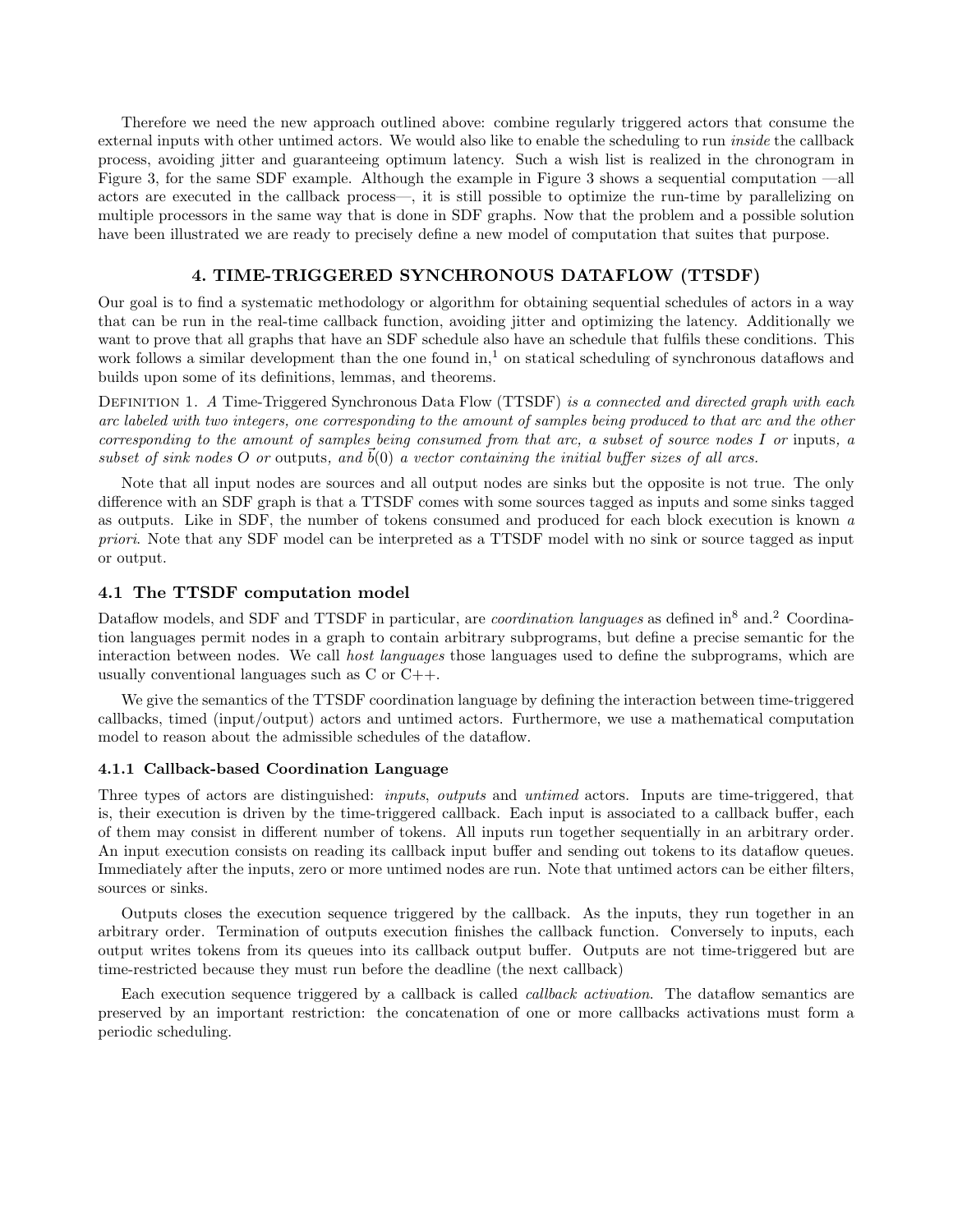A first consequence of this model is that jitter can not exist because no input or output buffer can be missed. When a callback activation finishes, the outputs are always filled with new data<sup>‡</sup>. Finally note that we always refer to the "callback function", but a "function" is not technically necessary. It could also be a similar —and equivalent— scheme like a thread that is awaken by a time-trigger. However, defining callback functions is the typical solution used in open architectures to allow developers to plug in their processing algorithm.

#### 4.1.2 Formal Computation Model

DEFINITION 2.  $\wp(A)$  indicates an arbitrary sequence of all elements in the set A.

DEFINITION 3. A callback activation is any a sequence in the following language:  $C = \{\wp(I)(V - (I \cup O)^*)\wp(O)\}\$ , and l callback activations is any sequence in  $C^l$ , where V is the set of nodes in the graph, and I and O are the nodes labeled as inputs and outputs respectively.

DEFINITION 4. A callback order is any prefix of the language  $C^*$ 

The following sequences  $A$  and  $B$  are examples of a callback order —and all its sub-sequences as well— while C is not in callback order. Assume that the inputs and ouputs are  $I = \{i_a, i_b, i_c\}$ ,  $O = \{o_d, o_e\}$  and the rest of nodes  $V - (I \cup O) = \{m, n\}$ . Parenthesis are used to indicate complete callback activations

$$
A = [(i_a, i_b, i_c, m, n, o_d, o_e), (i_a, i_b, i_c, n, n, o_d, o_e)]
$$
  
\n
$$
B = [(i_a, i_b, i_c, o_d, o_e), i_a, i_b]
$$
  
\n
$$
C = [i_a, i_b, m, i_a]
$$
\n(1)

As the SDF, this computational model consists on a graph with a FIFO queue on each arc that gets tokens from its producer processing node and passes them on to its consumer processing node. Such queues will be called buffers and their size after n executions (or firings) can be computed as follows:  $\vec{b}(n + 1) = \vec{b}(n)\Gamma \vec{v}(n);$ where  $\vec{v}(n)$  represents the processing node being executed in nth place. Each  $\vec{v}(n)$  is a vector with a 1 at the position corresponding to the node to be executed and zeros all the rest. Taking the simple graph in Figure 4 as example, it needs two executions of nodes 1 and 3 and one execution of node 2 to complete a period. This is the execution rate per period and is given by the vector  $\vec{q}$  which is the smallest integer vector in the *nullspace* of the graph topology matrix Γ:

$$
\Gamma = \begin{bmatrix} 2 & -1 & 0 \\ 0 & 1 & -2 \end{bmatrix} \Gamma \vec{q} = \vec{0}; \vec{q} = \begin{bmatrix} 1 \\ 2 \\ 1 \end{bmatrix}
$$
\n(2)



Figure 4: A sequence of executions in a simple graph. Nodes in bold line represent the last fired node, which correspond to vector  $\vec{v}(n)$ . Tokens in the two arcs correspond to vector  $\vec{b}(n)$ 

An execution is valid if it fulfils two conditions: the buffer size  $\vec{b}(n)$  remains a non-negatives vector, and the sequence of firings remains in *callback order*. This second condition is what makes TTSDF a different model than SDF. This condition means that any allowed sequence of execution begins with all inputs, then any number of non input/outputs, then all the outputs, and then it starts with the inputs again. Note that non-input sources and

<sup>‡</sup>which can either be a transformation of the input buffers provided in the same callback or a transformation of inputs in previous callbacks.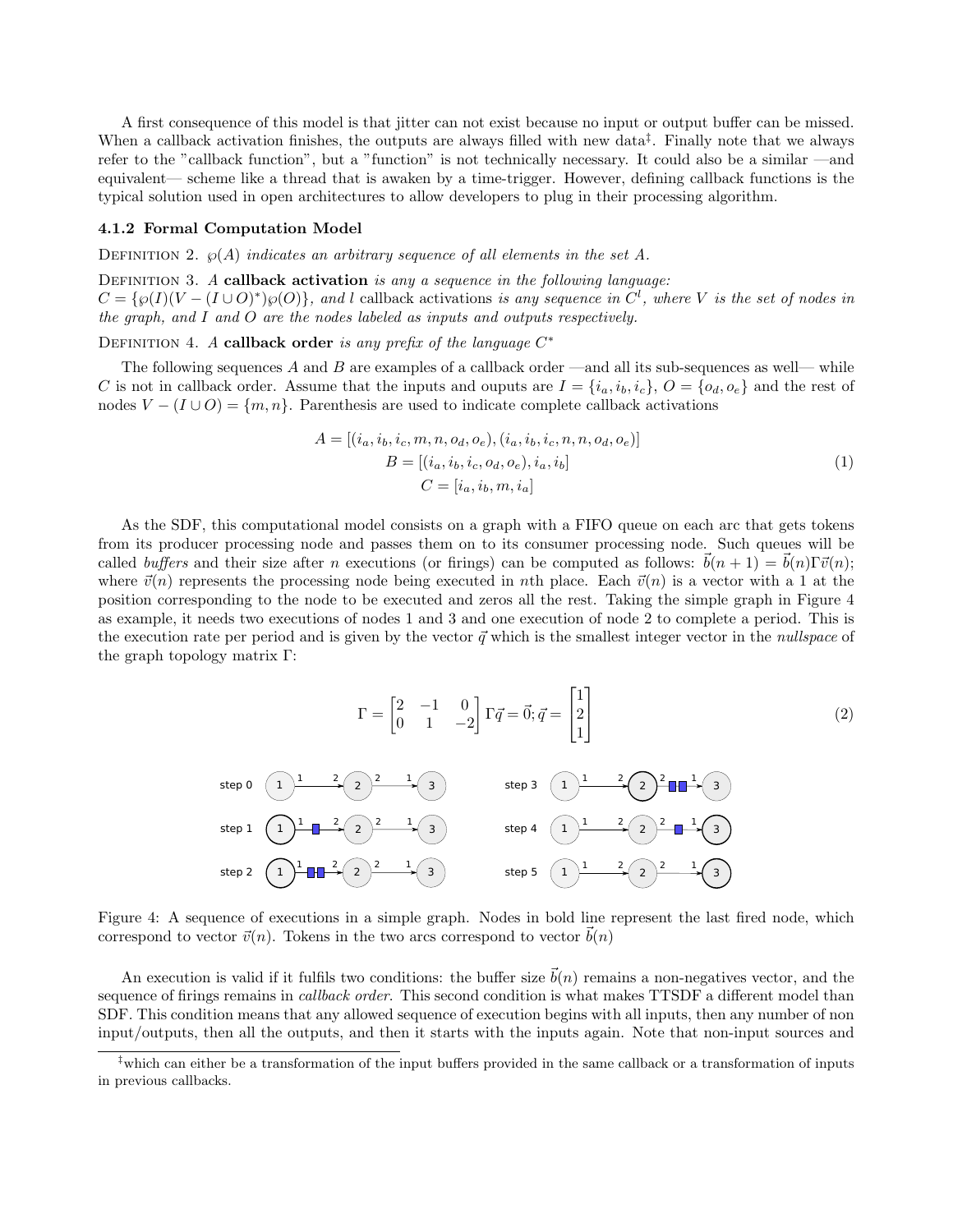non-output sinks can exist and, regarding the callback order, are considered exactly as other non input/output nodes. In our example, assuming that node 1 is an input and node 3 an output, Figure 4 shows a valid TTSDF scheduling.

## 4.2 Static scheduling of TTSDF graphs

DEFINITION 5. (From<sup>1</sup>) A periodic admissible sequential schedule (PASS) is a sequence including all nodes in the graph such that if the nodes are executed in that order the amount of tokens in the buffers (or buffer sizes) will remain non-negative and bounded.

DEFINITION 6. A callback periodic admissible sequential schedule (CPASS) is a periodic and infinite admissible sequential schedule in callback order. It is specified by a list  $\phi$  that represents one execution period. The period of a CPASS is the number of nodes in one execution period.

DEFINITION 7. An **l-latency CPASS** is an infinite admissible sequential schedule in callback order consisting in two parts  $(\sigma, \phi)$ : The first part is a finite prologue  $\sigma$  made of l empty callback activations, that is  $(\wp(I)\wp(O))^l$ . The second part is an infinite schedule specified by one execution period  $\phi$ .

The scheduled TTSDF graph is a modified version of the given process graph in which buffers (delays) are added to the incoming arcs of the output nodes. The amount of added delay tokens to an output arc is rl where r is the consuming rate of the arc and l the given latency.

This means that, in terms of communication with the outside world, the first  $l$  callback activations (the prologue) will only buffer in new tokens and buffer out the added delays. Starting from the  $(l+1)$ th execution the output nodes will produce tokens that have actually been *processed* by the graph. In typical situations these correspond to transformations of tokens from the input nodes. Adding delays enables the schedule to do buffering while respecting the callback order restriction. As we will see, this buffering is necessary in order to reach a (buffering) state in which a periodic execution schedule in callback order exists.

THEOREM 1. Necessary conditions Given a TTSDF with topology matrix Γ, the two following conditions are necessary for the existence of a CPASS: First,  $rank(\Gamma) = s - 1$ , where s is the number of nodes; and second, for any non-zero  $\vec{q}$  such that  $\Gamma \vec{q} = \vec{0}$  it is true that  $\forall i \in I \cup O, \vec{q_i} = r$  for some integer r

In other words, if these two conditions are not fulfilled a CPASS will not exist. Compared to the SDF model the TTSDF just adds the second condition. This condition means that all nodes marked as input and output must have the same rate in terms of number of executions per period. We will now prove the theorem validity.

**PROOF 1.** The proof for the first condition can be found in<sup>1</sup> (it is valid for both SDF and TTSDF). The second condition will be proved by contraposition: we have to see that if two input/output nodes are to be executed a different number of times per cycle then a CPASS does not exist. Let be i and j indices such that  $\vec{q}_i > \vec{q}_j$  and let  $n = \vec{q}_i - \vec{q}_j$ . After running m complete periods node i will run exactly mn more times than node j. A CPASS, on the other hand, imposes that after each cycle terminates, all input/output nodes have been executed the same number of times. So a CPASS does not exist for such  $\vec{q}$ . Q.E.D.

Our algorithm for finding a CPASS will begin by checking these two necessary conditions. We now need a sufficient condition that asserts that a CPASS exists for a given TTSDF graph. To that purpose we will characterize a class of algorithms and prove that if a CPASS exists the algorithm will find it, and return failure if not.

DEFINITION 8. Class C algorithms ("C" for callback) : An ith node is said to be runnable at a given position if it has not been run  $\vec{q}_i$  times and running it will not cause any buffer size to go negative. Given a latency l, a positive integer vector  $\vec{q}$  such that  $\Gamma \vec{q} = \vec{0}$  and an initial state for the buffers  $\vec{b}(0)$ , a class C algorithm is any two steps algorithm that: First, initialises  $\vec{b}(0)$  adding delays to the incoming arcs of output nodes (as many delays as l executions of the outputs will consume), defines the prologue  $\sigma$  as any sequence in  $(\wp(I)\wp(O))^l$ , and updates  $\bar{b}$  accordingly. And second, schedules the period  $\phi$  with the given  $\vec{q}$ : schedules any node if is runnable and does not break the callback order, and updates  $\vec{b}$ , and stops only when no more nodes are runnable. If the periodic schedule terminates before it has scheduled each node  $i$   $q_i$  times it is said to be deadlocked, else it terminates successfully.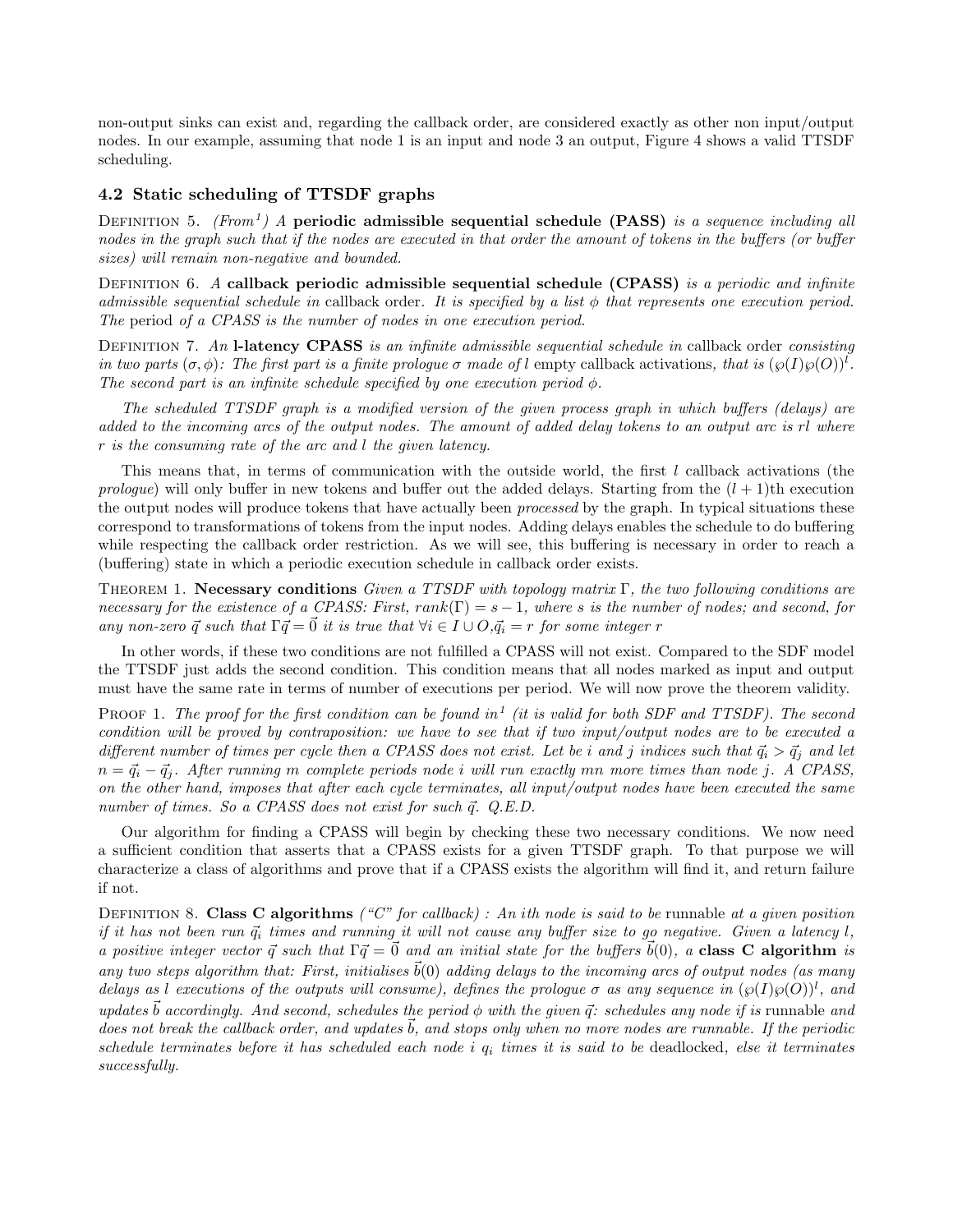LEMA 1. To determine whether a node x in an SDF graph can be scheduled at time i, it is sufficient to know how many times x and its predecessors have been scheduled, and to know b(0), the initial state of the buffers. That is, we need not know in what order the predecessors where scheduled nor what other nodes have been scheduled in between.

This lemma is quite intuitive and it is formally proved in,<sup>1</sup> thus we skip its proof.

LEMA 2. Sequence permutations are in callback-activation phase: Two sequences  $\phi$  and  $\chi$  in callback order such that one is a permutation of the other, either both ends with a node in  $V - (I \cup O)$  (that is, not necessarily the same) or both ends with the same node. And so, with the same prefix of  $\wp(I)$  or  $\wp(O)$ 

PROOF 2. By contraposition: Assume that a sequence, say  $\phi$  ends with a  $\wp(I)$  or  $\wp(O)$  sub-sequence and  $\chi$  ends with a node different than the last node in  $\phi$ . Then, the ending  $\wp(I)$  or  $\wp(O)$  sub-sequence of  $\phi$  is different than the ending sequence of x. But incomplete sub-sequences of  $\wp(I)$  and  $\wp(O)$  are only allowed at the end of the sequence, by callback order definition. Therefore,  $\phi$  and  $\chi$  differ in the total number of nodes in I or O, and they can not be permutations. Q.E.D

THEOREM 2. Sufficient condition: Given a TTSDF with topology matrix  $\Gamma$  such that rank( $\Gamma$ ) = s - 1 and given a positive integer vector  $\vec{q}$  such that  $\Gamma \vec{q} = 0$ , and all input/output node i have equal  $\vec{q}_i$  (the "necessary conditions"); If a latency-l CPASS exists of period  $p = \vec{1}^T \vec{q}$  exists, any class C algorithm will find such a CPASS. Successful completion of these algorithms is a *sufficient condition* for the existence of the CPASS.

PROOF 3. It is sufficient to prove that if an l-latency TTSDF scheduling  $(\sigma, \phi)$  of latency l and period p exists, a class C algorithm will find such scheduling. That is, it will not deadlock before the termination condition is satisfied. Trivially, any class C algorithm will find a prologue equivalent to  $\sigma$ , since the different permutations  $\wp(I)$  and  $\wp(O)$  do not affect the runnability of further nodes. Let's now demonstrate that such algorithm will find the periodic part of the scheduling. We need to show that if the algorithm schedules  $\chi(n)$  for the first n executions, where  $0 \leq n \leq p$ , it does not deadlock for its  $(n+1)$ th execution before  $n = p$ .

Lets proceed doing a case analysis of the nth element in  $\chi(n)$  (that is the last element scheduled). If the nth element in  $\chi(n)$  is an input but its  $\varphi(I)$  sub-sequence has not been completed then the next input in  $\varphi(I)$  will be scheduled. If the nth element in  $\chi(n)$  is an output but its  $\varphi(0)$  sub-sequence has not been completed then the next output in  $\wp(O)$  will be scheduled. If the nth element in  $\chi(n)$  is an output that closes a complete  $\wp(O)$  sequence, the first element in  $\wp(I)$  will be scheduled, because the callback order of  $\chi(n)$  guarantees that, given that  $n < p$ , at least another callback activation can be scheduled.

The remaining cases —the non trivial ones— are that the nth element scheduled is either the last of a  $\wp(I)$ sub-sequence or is a node in  $V - (I \cup O)$  (a non input/output). Since an l-latency CPASS exists, assume that  $\phi(n)$  are the n first entries of the periodic part of such CPASS.

If  $\chi(n)$  is a permutation of  $\phi(n)$  then the  $(n+1)$ th element in  $\phi$  is runnable by Lemma 1 and 2. Lemma 1 tells us that the runnability of a node depends on how many times its predecessors have run, but not their order. And Lemma 2 says that permutations end at the same part of a callback activation, and so the  $(n+1)$ th element in  $\phi$  will not break the callback order.

If  $\chi(n)$  is not a permutation of  $\phi(n)$  then at least one node appears more times in  $\phi(n)$  than in  $\chi(n)$ . Let  $\alpha$ be the first such node.

We can prove that  $\alpha \notin I$ . This can be seen by contraposition: Let's assume that  $\alpha \in I$ . Let j be the position that  $\alpha$  takes in  $\phi$ .  $\phi(j-1)$  and  $\chi(j-1)$  are clearly permutations. Since  $\phi$  is in callback order,  $\alpha$  is preceded by  $\wp(O)$  and zero or more inputs. But Lemma 2 states that two permutations in callback order must end at the same phase of the callback activation. That means that the whole  $\wp(O)\wp(I)$  sub-sequence will remain in permutation order, and  $\alpha$  can not be the first different node.

In the other cases,  $\alpha \in O$  or  $\alpha \in V - (I \cup O)$ ,  $\alpha$  can be scheduled as the  $(n + 1)$ th element in  $\phi$  because it is runnable by Lemma 1 and it will not break the callback order. Q.E.D

THEOREM 3. TTSDF and SDF have equivalent computability: If a TTSDF has a PASS, then it also has an l-latency CPASS for some  $l \leq p$ .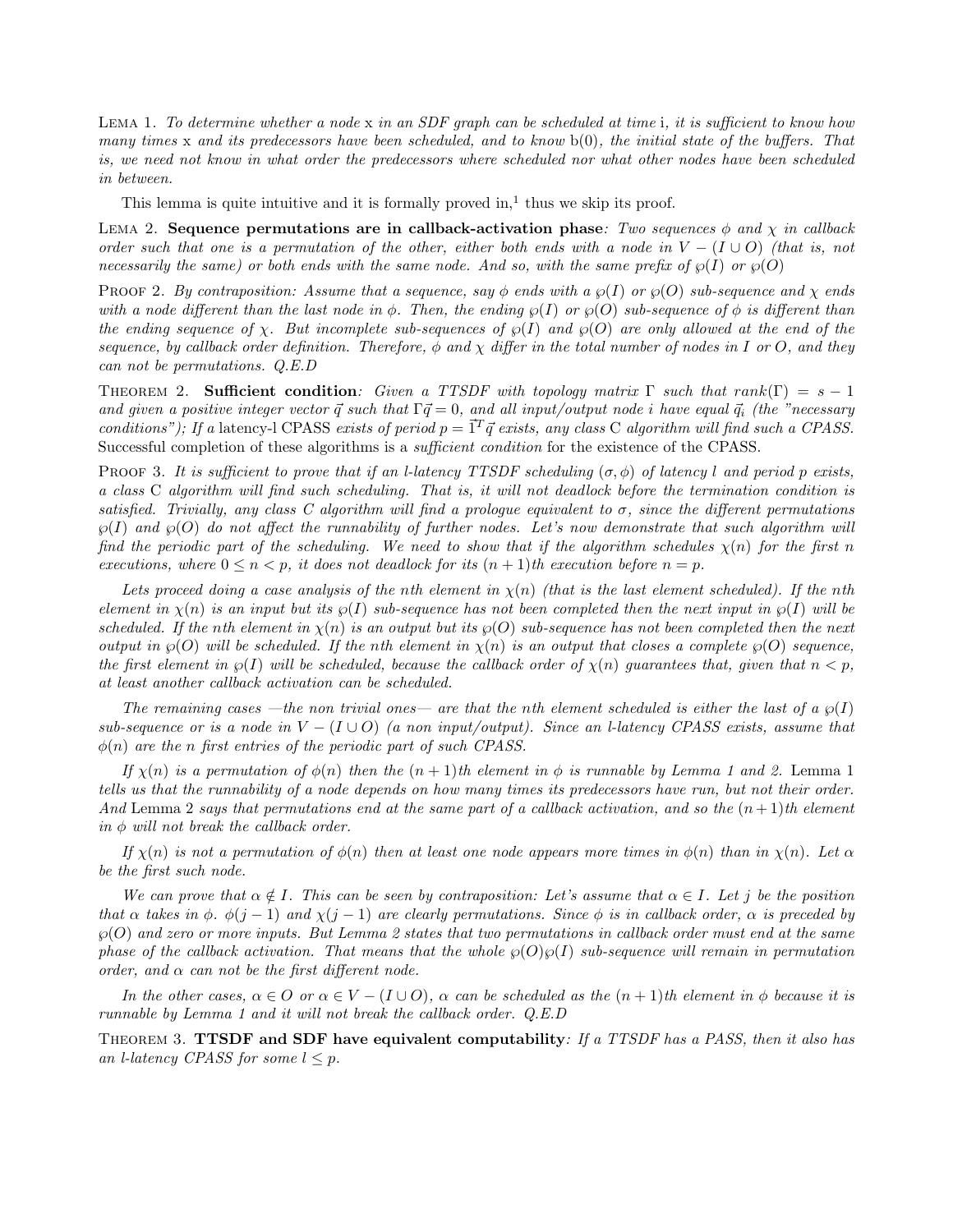Proof 4. We can prove it by constructing a p-latency CPASS out of a PASS. Let Γ be the topology matrix of the graph, and assume that the PASS is characterised by a period of executions  $\phi$ , and has been calculated with a given  $\vec{q}$  such that  $\Gamma \vec{q} = \vec{0}$  and has period  $p = \vec{1}^T q$ .

First, note that on any synchronous dataflow scheduling source nodes can be pushed towards the beginning and sink nodes can be pushed toward the end. Such modifications of the scheduling sequence result in increased buffer sizes, but they do not change the runnability of any successor node. Also note that we can transform a periodic schedule  $\phi$  into a prologue and periodic part, by spanning two periods and slicing it with the same period size. To be precise, for any given n the new prologue is the n first elements in  $\phi$ , and the new period is the last elements in  $\phi$  starting from the  $n + 1$ th concatenated, again, with the first n elements in  $\phi$ .

With the previous observations, we will now show how to transform a PASS into a p-latency CPASS. 1) Push all input nodes in  $\phi$  to the beginning, forming sub-sequences of  $\wp(I)$ . And push all output nodes to the end, forming sub-sequences of  $\wp(O)$ .  $\phi' = (\wp(I)\wp(I)... \wp(O)\wp(O))$  2) Let n be the number of  $\wp(I)s$  in  $\phi'$ . We define the prologue  $\sigma$  as  $\wp(I)^{n-1}$ , and the new period  $\phi''$  as  $\phi'$  taking out the prologue and concatenating it to the end, applying the aforementioned technique of slicing two spanned periods. 3) Modify  $\phi''$  by pushing the  $n-1 \varphi(I)$ sub-sequences towards the beginning, next to each  $\wp(0)$ . 4) Add n – 1  $\wp(0)$ s at the prologue which will be executed with the added delays of the CPASS. Q.E.D.

COROLARY 1. We can choose the smallest  $\vec{q}$  in the null-space of  $\Gamma$  to find the schedule.

**PROOF 5.** We can choose the smallest  $\vec{q}$  for finding a PASS as proved in.<sup>1</sup> Theorem 3 (equivalent computability) quarantees that with the same  $\vec{q}$  a CPASS exist.

#### 4.3 The Scheduling Algorithm

Given these theorems, we now propose a scheduling algorithm that clearly falls into the defined class C algorithms, and therefore, will find an l-latency CPASS if one exists. The algorithm takes the following inputs: Topology matrix Γ, number of nodes s, added latency l, initial delays  $b_0$ 

```
def csdf_schedule :
  # necessary conditions:if rank (\Gamma) := s - 1:
     return "Rate_mismatch"
  \vec{q} = smallest_integer_in_null –space (\Gamma)I = arbitrary list of input nodes
  O = arbitrary list of output nodes
  L = arbit. list of non input/output nodes
  for n in O+I : if \vec{q}(n) := \vec{q}(O_0) :
     return "In/outs\_should\_have\_same\_rate"\vec{v}_{inputs} = \text{sum}(\vec{v}_i \text{ for each i in } I)\vec{v}_{outputs} = \text{sum}(\vec{v}_o \text{ for each } o \text{ in } O)prologue_schd = (IO)^l# set added latency buffering
  \vec{b} = \vec{b}_0 + \Gamma * \vec{v}_{inputs} * l\vec{x} = \vec{0} \# the current number of executions
  activation_closed=True
  while \vec{x} != \vec{q} :
     found_{\text{any\_runnable}} = Falseif activation_closed:
        cycle\_schd + = I\vec{b} + \Gamma * \vec{v}_{inputs}\text{activation\_closed} = \text{False}for n in L:
        # run node n if run nable
```

```
if \min(\vec{b} + \Gamma * \vec{v}(n))>=0 and \vec{x}(n)<\vec{q}(n):
         \text{cycle\_schd} \leftarrow [n]\vec{x}(n) \neq 1\vec{b} + \Gamma * \vec{v}(n)found\_runnable = True# run all output nodes if run nableif \min(\vec{b} + \Gamma * \vec{v}_{outputs})> = 0 and \vec{x}(O_0) < \vec{q}(O_0):
     cycle\_schd \t+= 0for o in O : \vec{x}(o) \neq 1\vec{x} \equiv \Gamma * \vec{v}_{outputs}found\_runnable = True\text{activation\_closed} = \text{True}if not found_runnable :
     #lacks in itial buffering
     return "DEADLOCK"
return prologue_schd, cycle_schd
```
Using the previous function it is easy to find the CPASS with minimum latency:

```
for l in [0, period]:
  result = csdf_schedule(1)if result is not deadlock:
    return result
return "DEADLOCK"
```
We show the result of applying the scheduling algorithm in the two examples in figures 5 and 6.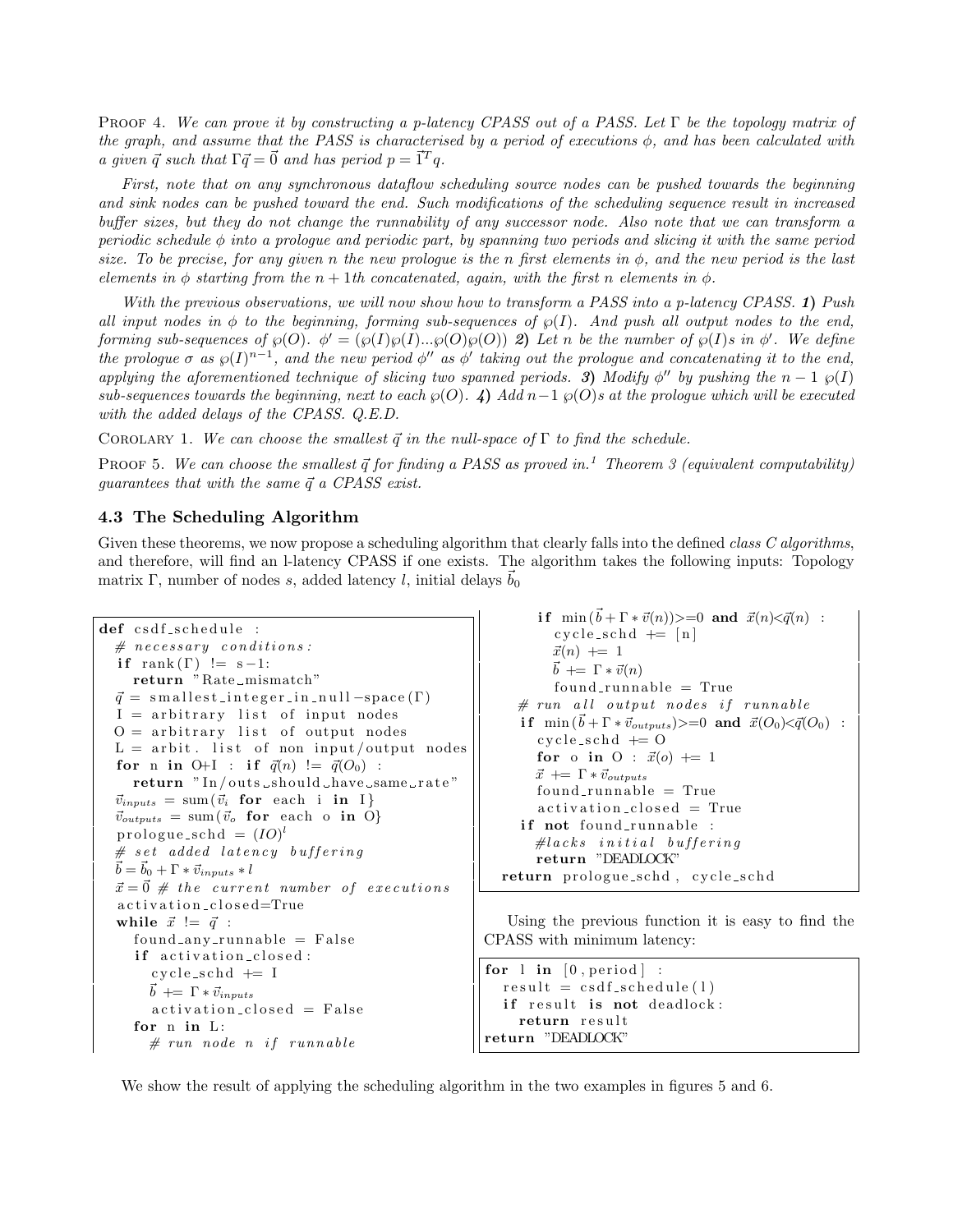

- Executions per period  $\vec{q} = \{14, 2, 14, 7, 7, 14, 2, 14\}$ , corresponding to nodes: *a, b, c, d, e, f, g, h.*
- Callback-triggered scheduling: (a<sub>0</sub>, f<sub>0</sub>, c<sub>0</sub>, h<sub>0</sub>), (a<sub>1</sub>, f<sub>1</sub>, c<sub>1</sub>, h<sub>1</sub>), (a<sub>2</sub>, f<sub>2</sub>, c<sub>2</sub>, h<sub>2</sub>), (a<sub>3</sub>, f<sub>3</sub>, c<sub>3</sub>, h<sub>3</sub>), (a<sub>4</sub>, f<sub>4</sub>, c<sub>4</sub>, h<sub>4</sub>), (a<sub>5</sub>, f<sub>5</sub>, c<sub>5</sub>, h<sub>5</sub>) + (a<sub>0</sub>, f<sub>0</sub>, *b*<sub>0</sub>, *d*<sub>0</sub>, e<sub></sub>
- Added latency: 6 external buffers.

Figure 5: Graph "with optimum between bounds". Example taken from.<sup>9</sup> Callback activations are grouped with parenthesis and prologue and periodic part are separated with a  $4 +$ ".



- Executions per period  $\vec{q} = \{1, 8, 1, 1, 1, 2, 8, 8, 1\}$  corresponding to nodes: D, B, G, H, F, C, A, I, E.
- Callback-triggered scheduling:  $(A_0, I_0)$ ,  $(A_1, I_1)$ ,  $(A_2, I_2)$ ,  $(A_3, I_3)$ ,  $(A_4, I_4)$ ,  $(A_5, I_5)$ ,  $(A_6, I_6) + (A_0, B_0, B_1, B_2, B_3, C_0, B_4, D_5)$  $B_5, B_6, B_7, C_1, D_0, E_0, F_0, G_0, H_0, I_0), (A_1, I_1), (A_2, I_2), (A_3, I_3), (A_4, I_4), (A_5, I_5), (A_6, I_6), (A_7, I_7)$
- Added latency: 7 external buffers.

Figure 6: An example of modem. Callback activations are grouped with parenthesis and prologue and periodic part are separated with a " $+$ ".

#### 5. RELATED WORK

Some extensions of the SDF model exist. Some use a less constrained model allowing rate parameters to change during run-time —such as Boolean-controlled Dataflow<sup>10</sup> and Heterochronos models<sup>11</sup>—; and few others, like TTSDF, introduce the concept of time.

In the timeliness extensions category we find SDF-for-VLSI (VSDF).<sup>12</sup> The VSDF model eases the transition between a synchronous dataflow and an implementation using specialized VLSI synchronous circuits. It introduces a time-aware notation that allows to specify a model and statically verify correct synchronization at Register-transfer Level. Like DT, VLSI is not suited for callback-based systems either.

Other time-related extensions to SDF have been designed to improve the parallelization into multiprocessors using accurate predictions of the execution times for dynamic work-loads.<sup>13</sup> However, this approach is very problem-specific —the presented case models a MPEG-4 video shape-texture decoding system— and it is restricted to homogeneous SDF's, that is: all port rates are one, and actors runs at the same rate.

Other models and architectures match more closely the concepts of callback and interrupt that are the base for our TTSDF model. Giotto<sup>14</sup> and Simulink with Real-Time Workshop from MathWorks, define and implement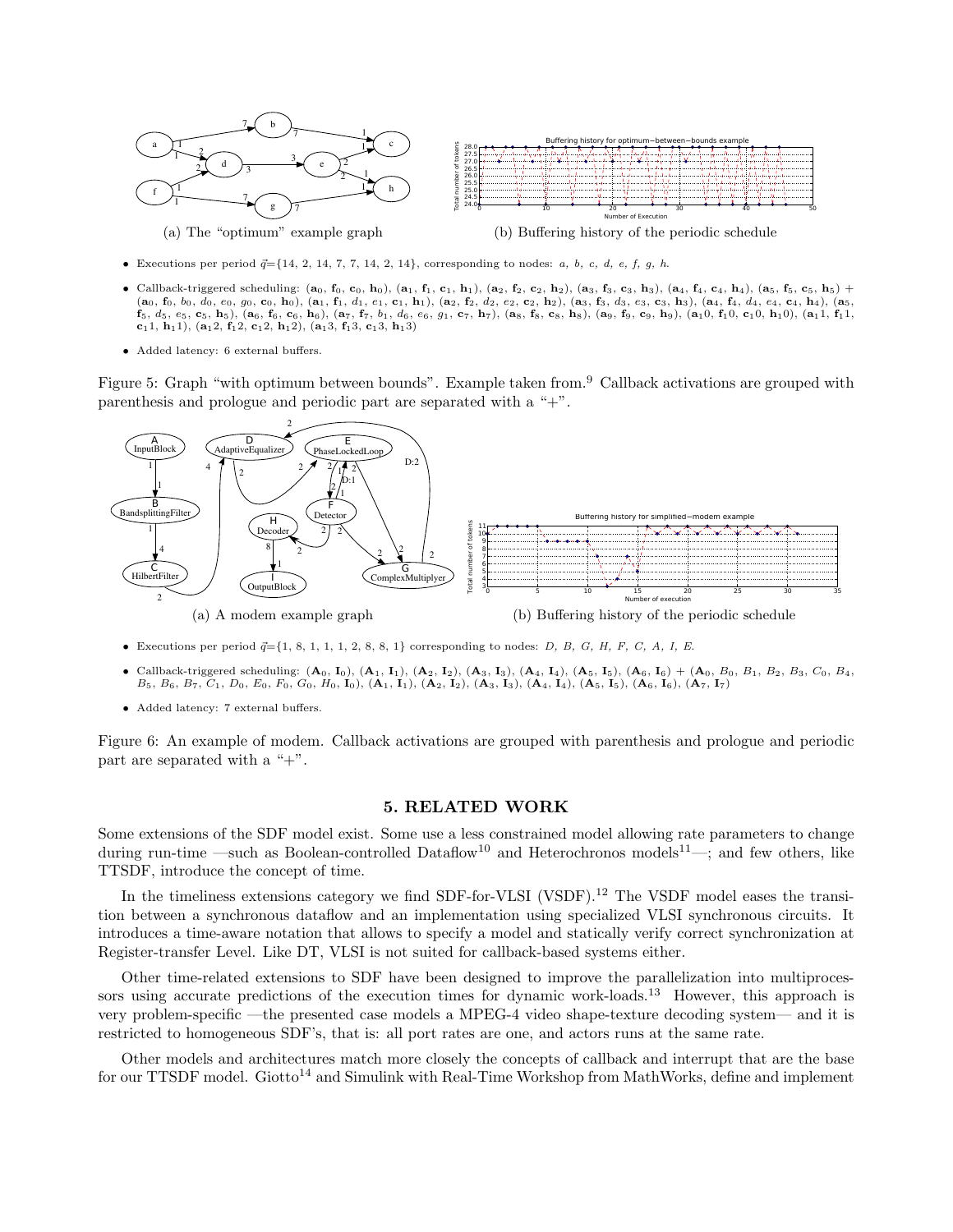time-triggered models that allow the combination of fast running components with slow running components. Although these time-triggered models can specify different execution rates for their components they do not have dataflow semantics because they lack queues on each arc, and so, execution order independence. Another related model is Discrete Events model.<sup>15</sup> In DE components interact with one another via events that are placed on a time line. We find an interesting example of  $DE$  in ChucK,<sup>16</sup> a concurrent programming language for multimedia.

The Discrete-Event Runtime Framework<sup>17</sup> implemented in the Ptolemy II framework<sup>18</sup> combines timetriggered models and architectures with Discrete Events on one hand, and dataflow untimed computation on the other hand. Therefore a time-triggered actor execution can activate further down-stream executions. Although similar, there is an essential difference with our model. In DE Runtime Framework, the only time-triggered execution corresponds to all inputs executing at the same instant and it finishes with execution of all outputs. In consequence, the down-stream execution is much more restricted than if no outputs needs to be executed. Therefore, the concepts of partitioning the scheduling cycle into callback activations and providing an optimum initial latency to avoid jitter are novel.

#### 6. CONCLUSIONS

Existing dataflow models deal with multi-rate processing. However, they are not adequate for software-based multimedia processing because they do not adapt well to time-triggered callback-based architectures. This paper has presented the Time-Triggered SDF (TTSDF), a new model that mends those limitations because it: a) combines a set of actors associated to a (single) timed trigger with a set of actors which are untimed; b) retains token causality and dataflow semantics (arguably the added delay could be considered an exception), without compromising its calculability, which is equivalent to SDF; c) avoids jitter and does so by using an optimum amount of latency —a superior bound for that latency is also given by the model—; and finally  $d$ ) naturally fits in callback-based architecture: the periodic dataflow scheduling is split into smaller sequences which can efficiently execute within the callback, avoiding external buffering and further threads. And offers further benefits such as: a) enables static analysis for optimum distribution of run-time load among callbacks; b) can be parallelized using well known techniques<sup>19</sup> also used in other dataflow models; and c) the time-triggered style of scheduling can be adapted to other dataflow models with quasi-static token rates, like Boolean SDF, or with dynamic (but explicit) token rates, like Dynamic Dataflow.

We have recently implemented this model in CLAM, a  $C++$  open-source framework for audio processing<sup>20</sup> —previously, CLAM used a naive dynamic scheduler that only worked with simple multi-rate graphs. Several real-time multi-rate applications have been tested in the domains of audio features analysis, spectral audio transformation and acoustics simulation and 3D-audio generation.

We believe that multi-rate dataflows are not widely used in multimedia domains today (with exceptions, like Marsyas<sup>21</sup> and the CLAM framework) mainly because of the lack of useful abstractions and run-time frameworks. Leveraging the declarative style of dataflow with multi-rate capabilities promises more efficient systems (e.g. making good use of available multi-processors) and, not less important, more expressive and understandable abstractions. Previous efforts by the authors in this line includes a *dataflow pattern language*.<sup>22</sup> Some of the multimedia sub-domains that we believe might take advantage of multi-rate dataflows are: video coding and decoding, multi-frame-rate video processing, joint video and audio processing, audio processing in the spectral domain, real-time video and audio feature extraction using arbitrary sized token windows, and real-time computer graphics.

Many lines are open for future work. Open architectures that leverage parallelism and multiprocessors but are still compatible with callbacks for input and output should be studied. Such architectures would not see the users callback as a black-box function, but would have access to the dataflow graph declaration. Further, techniques for balancing the run-time load, not only between sequential callbacks, but multiple processors, should be developed.

## 7. ACKNOWLEDGEMENTS

This work is partly supported by the European Union (FP7 project 2020 3D Media ICT 2007), and a ICREA grant from the DIUE of the Catalan Government.